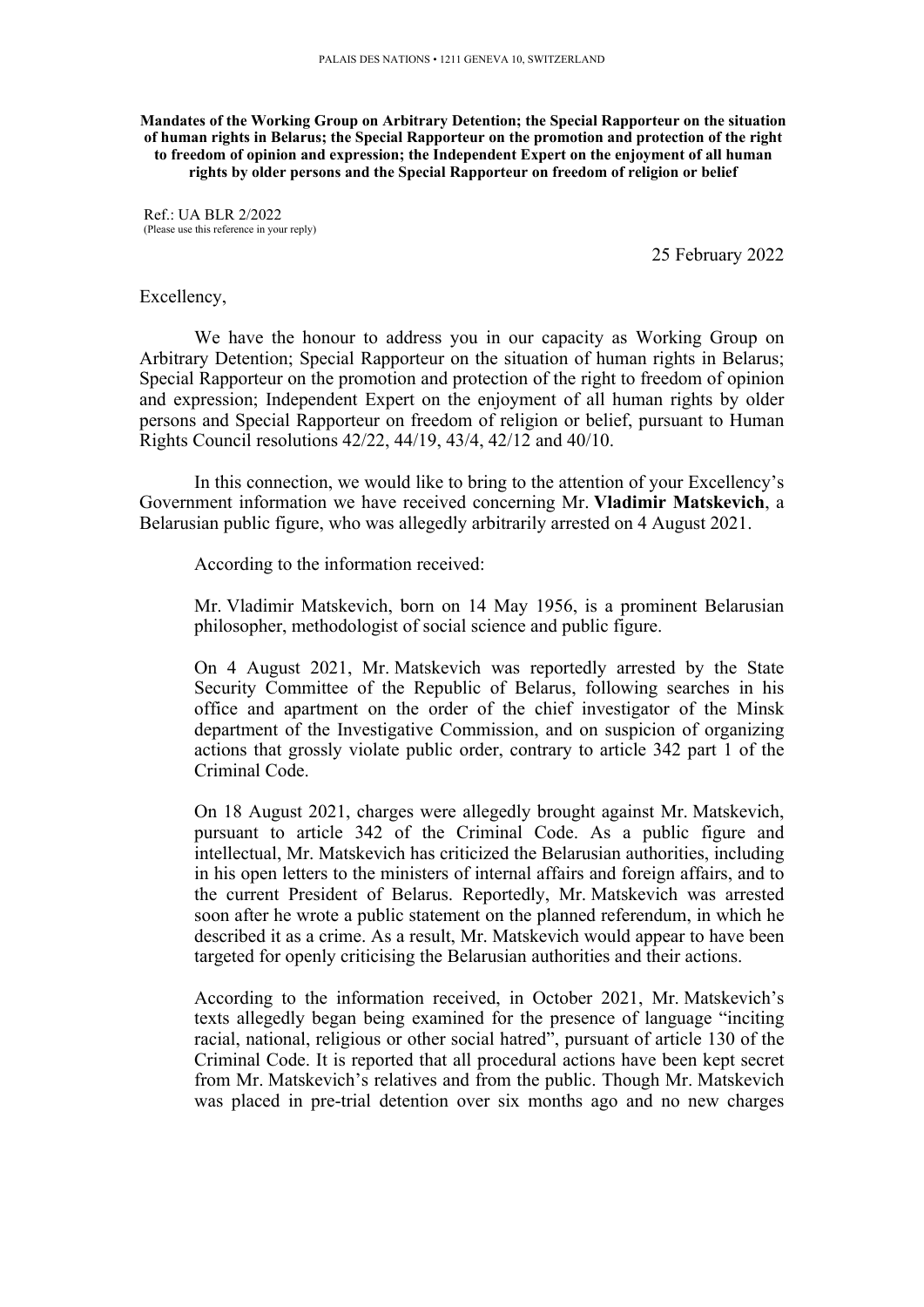appear to have been brought against him, the date of his trial has not ye<sup>t</sup> been announced officially, contrary to article 127 of the Criminal Procedure Code.

It is also reported that Mr. Matskevich'<sup>s</sup> lawyers have been subjected to unprecedented pressure. Allegedly all of Mr. Matskevich'<sup>s</sup> lawyers are under <sup>a</sup> non-disclosure agreement; one of Mr. Matskevich'<sup>s</sup> lawyers was forced to leave Belarus as his apartment was searched on 13 August 2021 and his legal license was revoked; and another one of his lawyers had her license revoked on 22 December 2021. Additionally, Mr. Matskevich was reportedly deprived of the right to see his relatives during the entire time of his detention, despite Belarus having lifted Covid-19 related restrictions on 21 October 2021.

It is further alleged that Mr. Matskevich'<sup>s</sup> demand to see <sup>a</sup> protestant priest was made unfulfillable by the Belarusian authorities in so far as the requirement for <sup>a</sup> priest to produce legal documents confirming his affiliation with <sup>a</sup> registered religious organization is hard to fulfill and Belarusian protestant organizations and congregations have been denied registration and are themselves subjected to various forms of repression. In this regard, the Government is alleged to have taken no action to implement the United Nation Human Rights Committee'<sup>s</sup> November 2018 recommendation that the Government of Belarus repeal mandatory state registration of religious communities. 1

On 2 February 2022, Mr. Matskevich reportedly announced to his lawyer that he would begin <sup>a</sup> hunger strike if his detention was extended. On 4 February 2022, Mr. Matskevich began <sup>a</sup> hunger strike in the pretrial detention center No 1 in Minsk, demanding that his preventive detention be changed to <sup>a</sup> written recognizance not to leave, that the investigation be completed, and that <sup>a</sup> date be set for his trial. Mr. Matskevich reportedly began <sup>a</sup> dry hunger strike on 14 February 2022 as his demands were not met. After an incident when he started losing consciousness, and <sup>a</sup> subsequent meeting with an investigator, on 17 February 2022, Mr. Matskevich reportedly discontinued his dry hunger strike.

Without prejudging the accuracy of the information received, we express deep concern about the arrest and continued detention of Mr. Matskevich, which appear to be politically motivated, and about the conditions of his detention. Despite the reports that Mr. Matskevich stopped his dry hunger strike on 17 February 2022, we are concerned about his state of health, due to his older age and his lack of access to independent doctors who could evaluate his health condition and share the information with his family. We are further concerned about the reports that the information regarding new charges and the court hearing date are still not made public.

If confirmed, the above allegations could amount to violations of the right to be free from torture or cruel, inhuman or degrading treatment or punishment, the right to liberty and security of person, the right to be treated with humanity and with

<sup>1</sup> CCPR/C/BLR/CO/5, para. 46.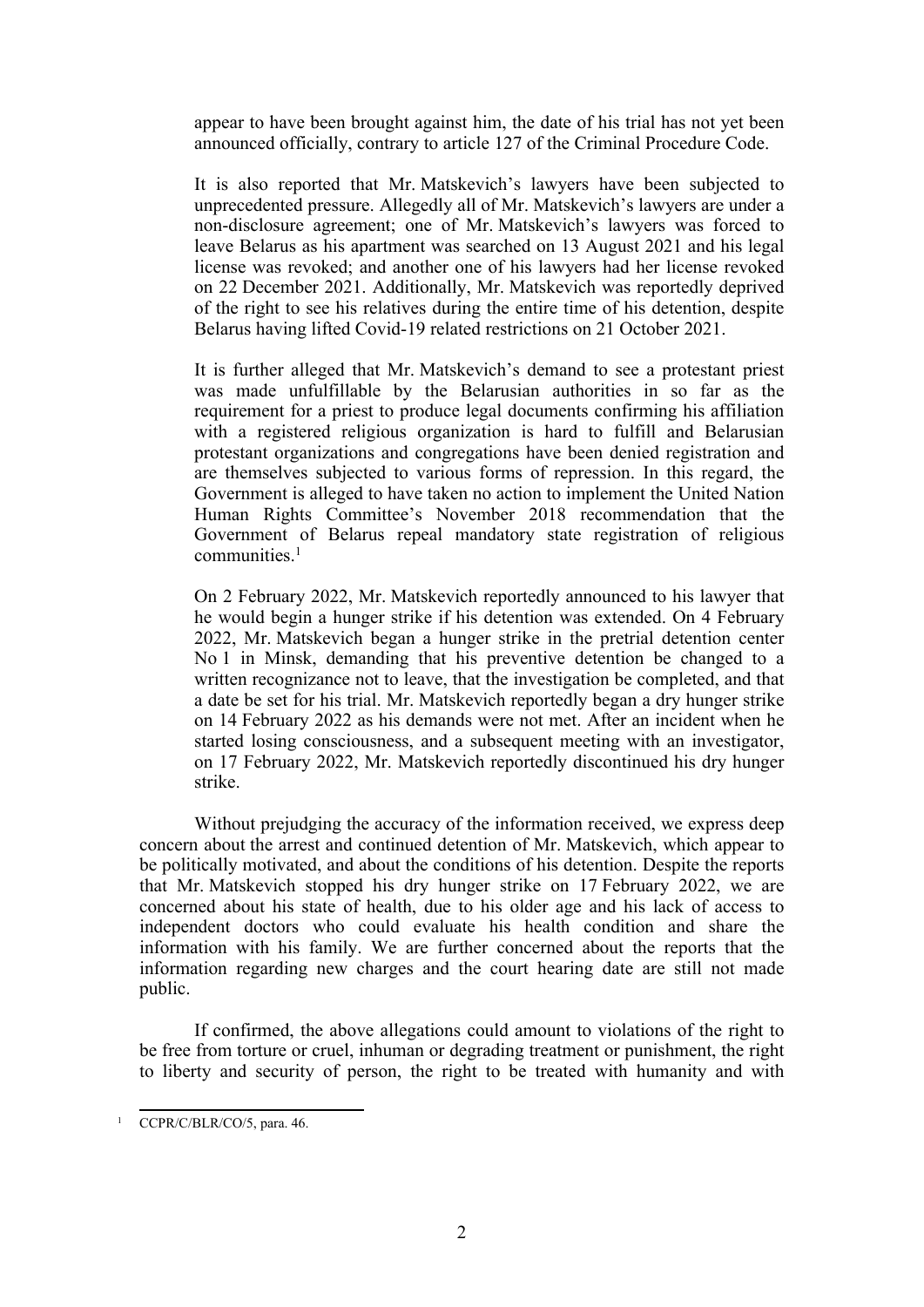respec<sup>t</sup> for the inherent dignity of the human person, the right to access legal counsel, the right to freedom of thought, conscience and religion, and the right to freedom of expression and opinion, as enshrined respectively in articles 5, 9, 18, 19 of the Universal Declaration of Human Rights and articles 7, 9, 10, 14, 18 and 19 of the International Covenant on Civil and Political Rights (the "Covenant"), which Belarus ratified in 1973. The above allegations could also contravene several rules of the United Nations Standard Minimum Rules for the Treatment of Prisoners, pertaining to the rights of detainees to communicate with the outside world and to access <sup>a</sup> qualified representative of their religion

Specifically, we wish to draw the attention of your Excellency's Government to article 9 of the Covenant, which provides that no one shall be deprived of his or her liberty except on such grounds and in accordance with such procedure as are established by law. Specifically, article 9 (3) guarantees that anyone arrested or detained on <sup>a</sup> criminal charge shall be brought promptly before <sup>a</sup> judge or other officer authorized by law to exercise judicial power and shall be entitled to trial within <sup>a</sup> reasonable time or to release. As the Human Rights Committee has noted, any delay beyond 48 hours to bring <sup>a</sup> detainee before <sup>a</sup> judge following his or her arrest must remain absolutely exceptional and be justified under the circumstances. 2 Furthermore, article 9 (4) of the Covenant requires that anyone deprived of his or her liberty shall be entitled to take proceedings before <sup>a</sup> court, in order that such court may decide without delay on the lawfulness of the detention. According to the United Nations Basic Principles and Guidelines on Remedies and Procedures on the Right of Anyone Deprived of Their Liberty to Bring Proceedings Before <sup>a</sup> Court, the right to challenge the lawfulness of detention before <sup>a</sup> court is <sup>a</sup> self-standing human right, which is essential to preserve legality in <sup>a</sup> democratic society and applies to all situations of deprivation of liberty. 3

In addition, we wish to remind your Excellency'<sup>s</sup> Government that article 14 of the Covenant enshrines the rights to access and communicate with legal counsel and to have adequate time and facilities for the preparation of one'<sup>s</sup> defense. As per the jurisprudence of the Working Group on Arbitrary Detention, the failure to provide <sup>a</sup> detainee access to his or her lawyer, violates that individual'<sup>s</sup> right to have adequate time and facilities for the preparation of his or her defence and to communicate with <sup>a</sup> lawyer of his or her own choosing. 4

Further, we refer to articles 18 and 19 of the Universal Declaration of Human Rights and articles 18 and 19 of the Covenant, which guarantee the right of everyone to freedom of thought, conscience and religion, and freedom of expression and opinion. Freedom of expression, as encapsulated in article 19 of the Covenant, protects expression even when it may shock, offend or disturb, or which may insult an individual or group, or criticize an institution. 5 In this respect, we wish to remind your Excellency'<sup>s</sup> Government that arrest or detention as punishment for the legitimate exercise of the rights as guaranteed by the Covenant is arbitrary, including the right to freedom of opinion and expression and the right to freedom of religion.

<sup>2</sup> Human Rights Committee, general comment No. 35, para. 33.

<sup>3</sup> A/HRC/30/37, paras. 2–3, 11.

<sup>4</sup> See, for example, opinion No. 1/2021, para. 99.

<sup>5</sup> See, for example, opinion No. 33/2021, para. 68.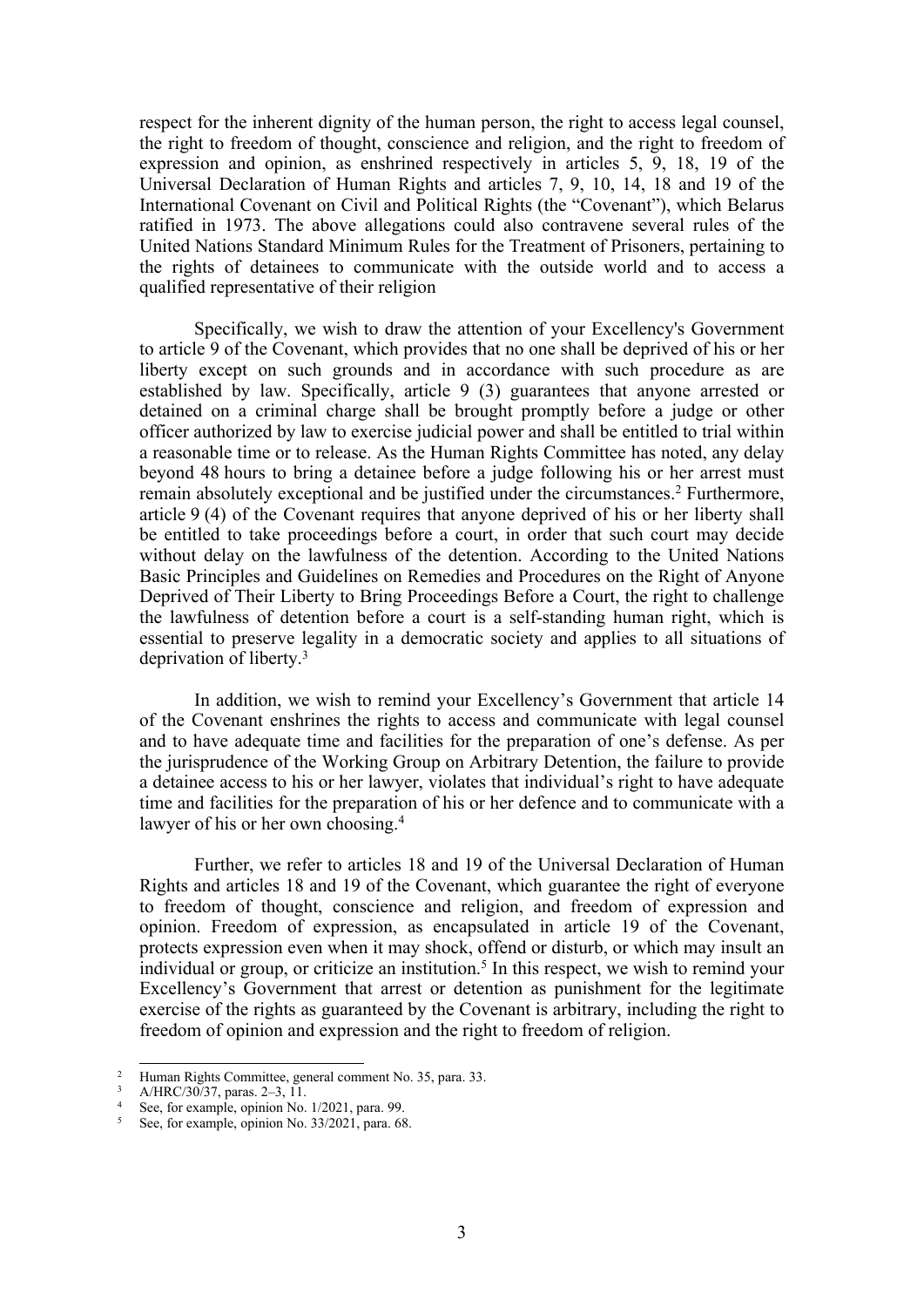As Mr. Matskevich'<sup>s</sup> state of health is unknown following his dry hunger strike and knowing that detention exacerbates underlying health conditions in old age, we draw the attention of your Excellency'<sup>s</sup> Government to article 12 of the International Covenant on Economic, Social and Cultural Rights, ratified by Belarus on 12 November 1973, which establishes an obligation to respec<sup>t</sup> the right to health by, inter alia, refraining from denying or limiting equal access for all persons, including older prisoners or detainees, to health services (General Comment 14. Para. 34.). The UN Standard Minimum Rules for the Treatment of Prisoners, or the Mandela Rules (rules 22–26; 52; 62; and 71, para. 2), further establish States' responsibility to provide healthcare for prisoners, including promp<sup>t</sup> access to medical attention in urgen<sup>t</sup> cases and the transfer of prisoners who require specialized treatment to specialized institutions or civil hospitals (Rule 27). Finally, informed consent in health is an integral par<sup>t</sup> of respecting, protecting and fulfilling the enjoyment of the right to health (A/64/272, Para.18) and as such any medical intervention linked to the hunger strike should guarantee informed consent as <sup>a</sup> fundamental feature of respecting an individual'<sup>s</sup> autonomy, self-determination and human dignity.

We are issuing this appeal in order to safeguard the rights of the abovementioned individual from irreparable harm and without prejudicing any eventual legal determination.

The full texts of the human rights instruments and standards recalled above are available on [www.ohchr.org](http://www.ohchr.org) or can be provided upon request.

In view of the urgency of the matter, we would appreciate <sup>a</sup> response on the initial steps taken by your Excellency'<sup>s</sup> Government to safeguard the rights of the above-mentioned person in compliance with international instruments.

As it is our responsibility, under the mandates provided to us by the Human Rights Council, to seek to clarify all cases brought to our attention, we would be grateful for your observations on the following matters:

- 1. Please provide any additional information and any comment you may have on the above-mentioned allegations.
- 2. Please provide information on the legal grounds for the arrest and detention of Mr. Matskevich and how these measures are compatible with international norms and standards as stated, inter alia, in the Universal Declaration of Human Rights and the Covenant.
- 3. Please provide information regarding the investigations and proceedings against Mr. Matskevich and how these comply with his right to <sup>a</sup> fair trial, in particular, under article 14 of the Covenant.
- 4. Please provide information on how the charges against Mr. Matskevich comply with the international obligations of Belarus with regard to freedom of expression and opinion, freedom of religion, and the